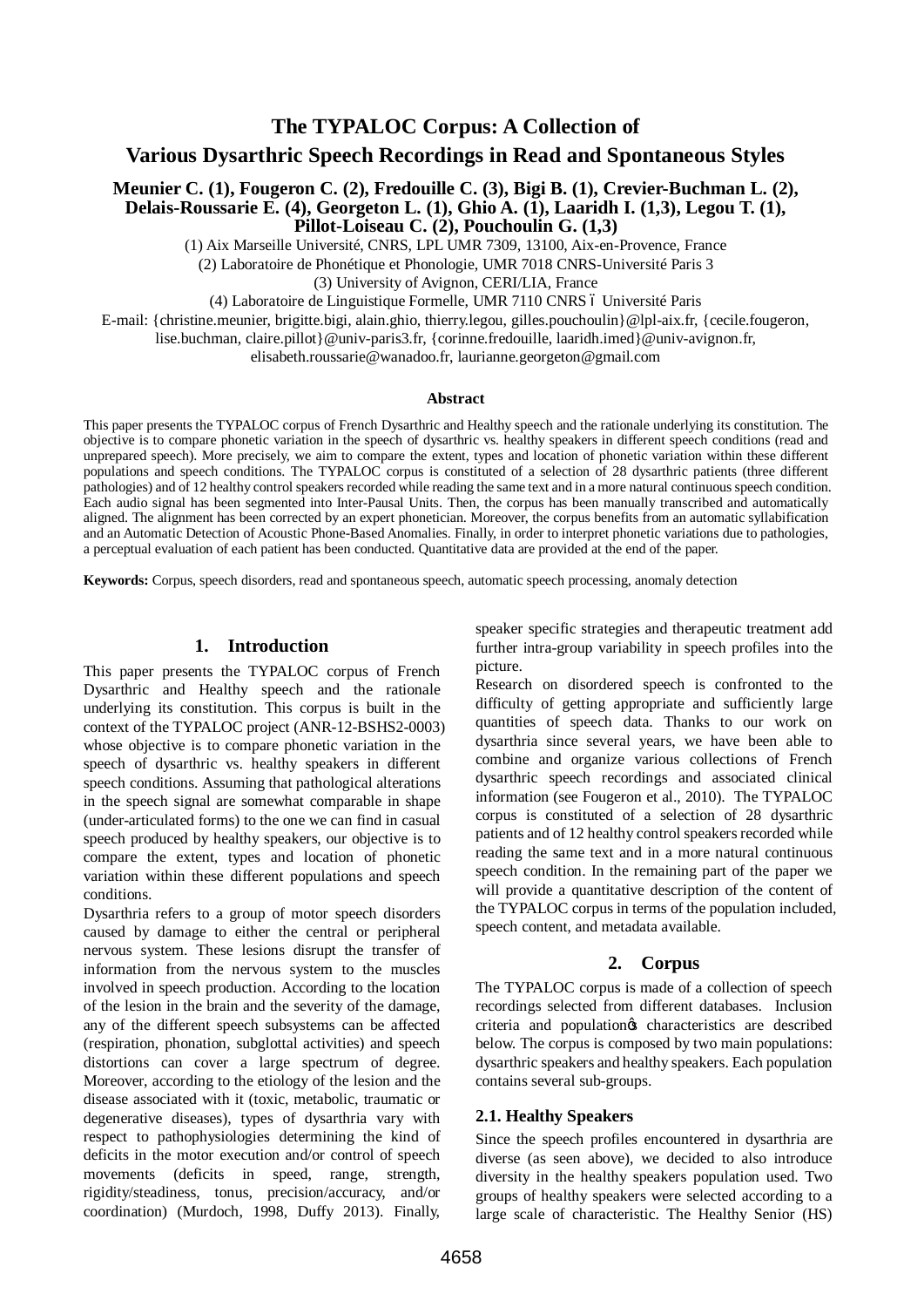group includes 6 speakers (3 males and 3 females) aged from 63 to 82. Most of them come from the North of France. The Healthy Junior (HJ) group includes 6 speakers (3 males and 3 females) aged from 29 to 47. HJ speakersøre cordings are extracted from a large corpus of conversational speech, the CID (Bertrand et al., 2008). Most of them come from the South East of France.

## **2.2. Dysarthric Speakers**

Three types of dysarthria sub-groups are included in the corpus. They are all associated with neurological degenerative diseases and they were chosen to illustrate troubles on the three major neurological systems: the extrapyramidal system with Parkinson $\alpha$  disease (PD), the pyramidal system with Amyotrophic Lateral Sclerosis (ALS), and the cerebelar system with Cerebelar ataxia (CA).

Eight PD patients (48 to 81 years old), eight CA patients (32 to 77 years old), twelve ALS patients (50 to 81 years old) are included in the corpus.

## **2.3. Speech Material and Recording Information**

All the speech files included in the dysarthric population have been selected from a database of pathological speech which contains recordings collected over the past 30 years by Dr Claude Chevrie-Muller (CCM) with her team at the 'Laboratoire d'étude de la voix et de la parole' (INSERM U3) and nowadays by Dr Lise Crevier-Buchman at the Voice and Speech Lab in the Hospital Georges Pompidou (HEGP Paris). All patients were recorded according to the CCM protocol (described in Fougeron et al, 2010)..

Dysarthric and healthy speakers were recorded in either a silent room or a sound booth with high quality microphones. For all speakers, sample of speech produced in two speech styles, read vs. un-prepared production, are provided in the corpus. For the read style, the text  $\delta$ Le Cordonniero included in the CCM protocol is used. It is a childrengt story of 172 words relating the story of a shoemaker and its providential goblins helpers. .For the dysarthric and healthy senior speakers, the spontaneous speech situation was an interview conducted by the researcher with few speech chunks produced by the researcher (i.e. a virtual monologue). They had to talk about their everyday life, their personal history, their work or some personal events. In contrast, healthy junior speakers talked about particular events or situations (narrative sequences) in a relaxed and interactive conversation with a single interlocutor. Thus, despite a similar discourse context (narration) for all populations, the HJ communicative situation slightly differed from that of all the other populations. Furthermore, as can be seen in Tables 1 and 2, the duration of speech recordings in the spontaneous condition is substantially longer for the healthy speakers than for the patients.

# **2.4. Inclusion Criteria & Corpus Constitution**

Patients were included in each dysarthria sub-group according to the following inclusion criteria:

- The speech quality of the audio files
- · The amount of speech data available in the spontaneous condition. Patientsø production was usually quite short (less than 2 minutes). Speakers having the longest recordings were selected (from 19 to 234 seconds, see Table 2)
- Severity of the dysarthria: in order to be able to run phonetic analysis on the sound files we excluded severe cases of dysarthria with strongly distorted and fully unintelligible productions.

# **3. Annotations**

## **3.1. Transcriptions**

Each audio signal was segmented into Inter-Pausal Units (IPUs), i.e. chuncks of speech bounded by silent pauses over 250ms. All noises (laughing, breathes, interviewer interventions etc.) were annotated and isolated from the speech of the participant. For each speaker, an orthographic transcription was provided at the IPUs-level. Two different convention guides for transcription have been proposed in order to be adapted to both speech styles. Both guides had the same convention for phoneme distortion or elision and for the coding of novel words.

- · Phoneme or word deletions are transcribed between brackets: Ex: "pauv(r)e" (*poor*) ;"dans un (petit) village" (*in a small village*)
- · Phoneme or word distorsions are transcribed between brackets with the orthographic original word and the current pronunciation (in SAMPA code  $^1$ ): Ex: "[aéroport, aReopOR]" (*airport*)
- Repetitions or false starts are transcribed with a dash following the repetition (e.g.  $\delta$ le- le- $\ddot{\theta}$ )

Moreover, conventions for read text took into account word elision, insertion or substitution which may appear from the original text. These conventions are obviously not adapted to spontaneous speech for which the speech content is not pre-scripted. Conventions for the spontaneous speech additionally integrated codes for more unexpected productions: filled pauses (euh, mmh, ben, hein, hum), proper names (in SAMPA code), or onomatopoeia (ah, oh, eh, ouh, aïe, paf, boum, etc.).

# **3.2. Automatic Alignment**

The segmentation of the speech utterances into the sequence of phones was carried out thanks to an automatic text-constrained phone alignment tool. This tool takes as input the sequence of words pronounced in each utterance and a phonetized phonologically-varied lexicon of words based on a set of 37 French phones. The sequence of words comes from the manual orthographic transcription described in section 3.1. The automatic alignment process is based on a Viterbi decoding and graph-search algorithms, the core of which is the acoustic modeling of each phone, based on a Hidden Markov Model (HMM). Indeed, each phone is modeled using a 3-state context-independent HMM topology which are

<sup>&</sup>lt;sup>1</sup>French SAMPA code :

https://www.phon.ucl.ac.uk/home/sampa/french.htm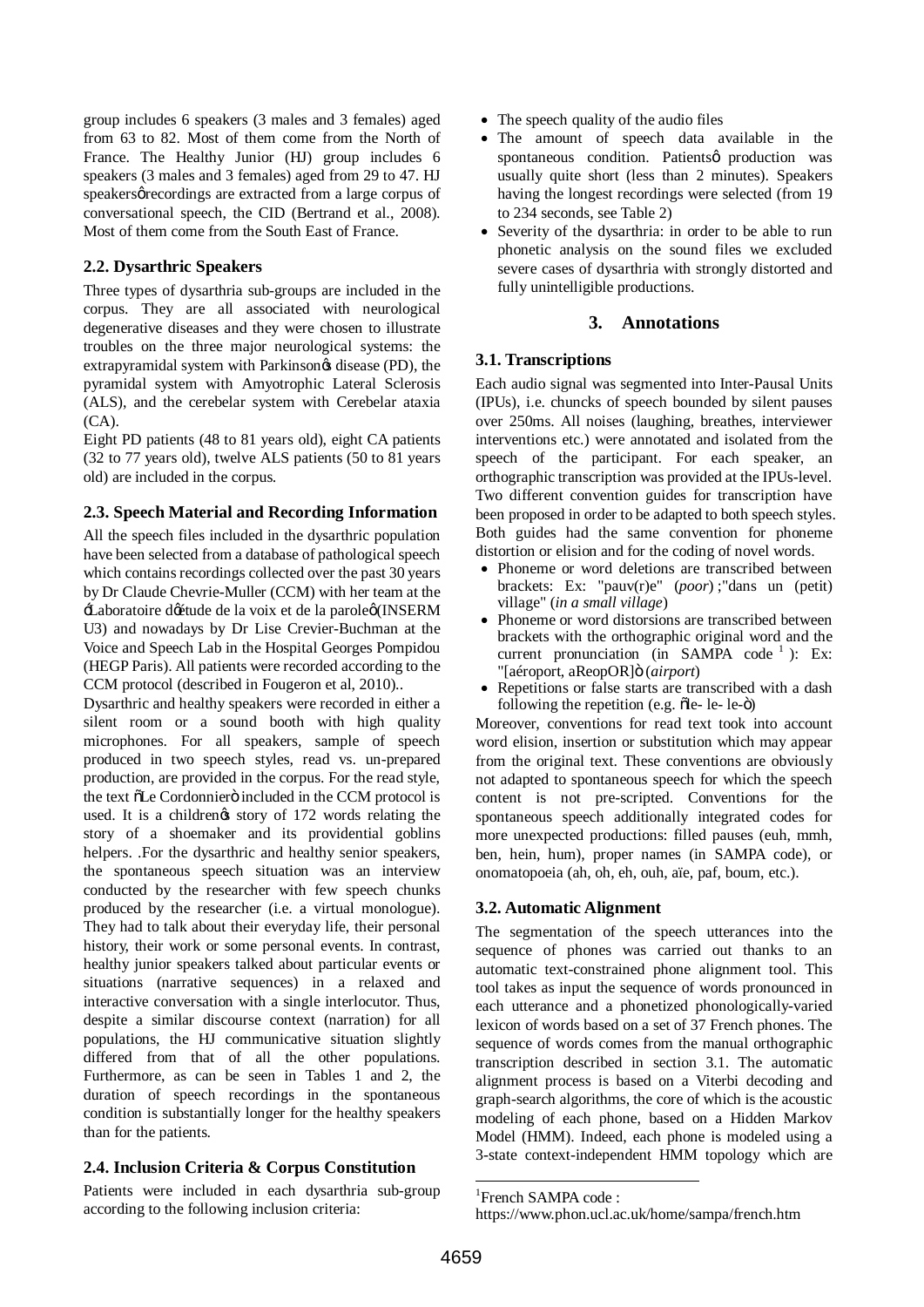built using the Maximum Likelihood Estimate paradigm on the basis of about 200 hours of French radiophonic speech recordings (Galliano et al. 2005). In order to get speaker-dependent models, a three-iteration Maximum A Posteriori (MAP) adaptation is performed to adapt all the HMM parameters. This automatic alignment process results in a couple of start and end boundaries per phone produced in the speech records.

For each speaker, automatic alignments were manually corrected by an expert phonetician in order to 1/ provide correct phoneme boundaries necessary for phonetic analyses and 2/ evaluate aligners and automatic detection of acoustic phone-based anomalies (see 3.4). The task of the expert phonetician was 1/ to locate and correct large discrepancies and 2/ at the level of the phoneme, to adjust boundaries according to traditional acoustic landmarks as illustrated in Figure 1.

The evaluation of the automatic alignment is based on two measurements issued from the comparison between the automatic outputs and the manual ones provided by the expert as follows:

- the Start Shift (SS), which is given by the difference between the phone start boundaries from the automatic and manual segmentations;
- the Midpoint Shift (MS), which is given by the difference between the phone midpoints from the automatic and the manual segmentations.

Figures 2 and 3 display the distributions of relative phone frequencies according to the SS and MS measurements respectively for the different populations. To understand these figures, the bar associated with a SS equal to 0 refers, for instance, to the set of phones for which the shifts of their start boundaries, comparing both manual and automatic segmentations, are shorter than 1 frame i.e. 10ms. The distributions related to the SS measurements show that 85%, 65%, 71% and 80% of phones are located in the +/-2 frame interval for control, ALS, CA and PD groups respectively, which is the acceptable range usually used in phone segmentation evaluation ([-20ms,20ms] i.e. +/-2 frame interval). Very similar behaviour can be observed for the MS measurements. These rates are quite satisfactory considering the quality of speech and the variability in terms of dysarthria severity degrees present in the dysarthric population. It is interesting to notice that the PD group behaves similarly to the control one while the ALS and CA groups, showing more severe dysarthria degrees (see section 4) exhibit lower percentages, i.e. more boundary shifts outside this -normalørange.

## **3.3. Automatic Syllabification**

Syllabification of the recordings was done with the automatic syllabification system described in (Bigi et al. 2010) and included in SPPAS (Bigi, 2015), a tool distributed under the terms of the GNU Public License. Time-aligned phoneme sequences were syllabified based on several rules. Phoneme sequences are parsed based on the two following principles:

- (1) only one vowel per syllable,
- (2) pause is a syllable boundary.

These two principles focus the problem on the task of finding a syllabic boundary between two vowels in each IPU. Syllable boundary detection is based on rules adapted to the six phonemic classes: Vowels, Stops, Fricatives, Liquids, Nasals and Glides. The rules follow usual phonological statements for most of the spoken corpus and provide an acceptable syllabification for the most part of spoken corpora.

### **3.4. Automatic Detection of Acoustic Phone-Based Anomalies**

In a general context, anomaly detection refers to the problem of finding patterns in data that do not conform to an expected behavior. In dysarthric speech, anomalies can refer to unexpected acoustic patterns, compared with a typical or normal speech production, observed on different units of speech like phones for instance. The goal of an automatic anomaly detection and localization can be twofold: (1) to steer human experts towards specific parts of the speech, considered as atypical, which is especially relevant when considering large speech corpora, (2) to help the evaluation of dysarthria severity in clinical practice by providing a visual display of abnormal phenomena localized in the speech production of patients. The automatic anomaly detection tool relies on two steps: (1) the text-constrained phone alignment described in section 3.2, which provides the phone boundaries, and (2) a two class - normal and abnormal phones (anomalies) supervised classification. In each class, phones are characterized by a set of features considered as relevant for the discrimination task (see Laaridh et al. 2015 for more information about the set of features used). The classification task is based on Support Vector Machines (SVM) coupled with a polynomial kernel, which has been largely applied to pattern recognition problems (Vapnik, 1995, Scholkopf et al. 2001). Several SVM models were trained by distinguishing the speech productions by gender and phonetic categories (unvoiced consonants, voiced consonants, oral vowels, nasal vowels). These different configurations permit to take into account specificities of each phonetic category while refining both abnormal and normal classes. In this paper, the different SVM models are trained using the SVMlight tool (see Joachims, 1999 for more information). In addition, the SVM based models were trained on a speech corpus different from the TYPALOC one, for which a manual annotation of normal and abnormal phones was performed by an expert phonetician. This corpus comprised both dysarthric and healthy read speech recordings as described in (Laaridh et al., 2015).

The evaluation of the automatic anomaly detection system is not trivial since we do not have some manual annotations of the abnormal phones for the TYPALOC corpus. However, figure 4 provides for each speaker (both patients and control subjects) the automatic anomaly detection rate according to the Dysarthria Severity Degree issued from the perceptual evaluation described in section 4. These results are obtained from the read speech only. The reader may refer to (Laaridh et al., 2016) for results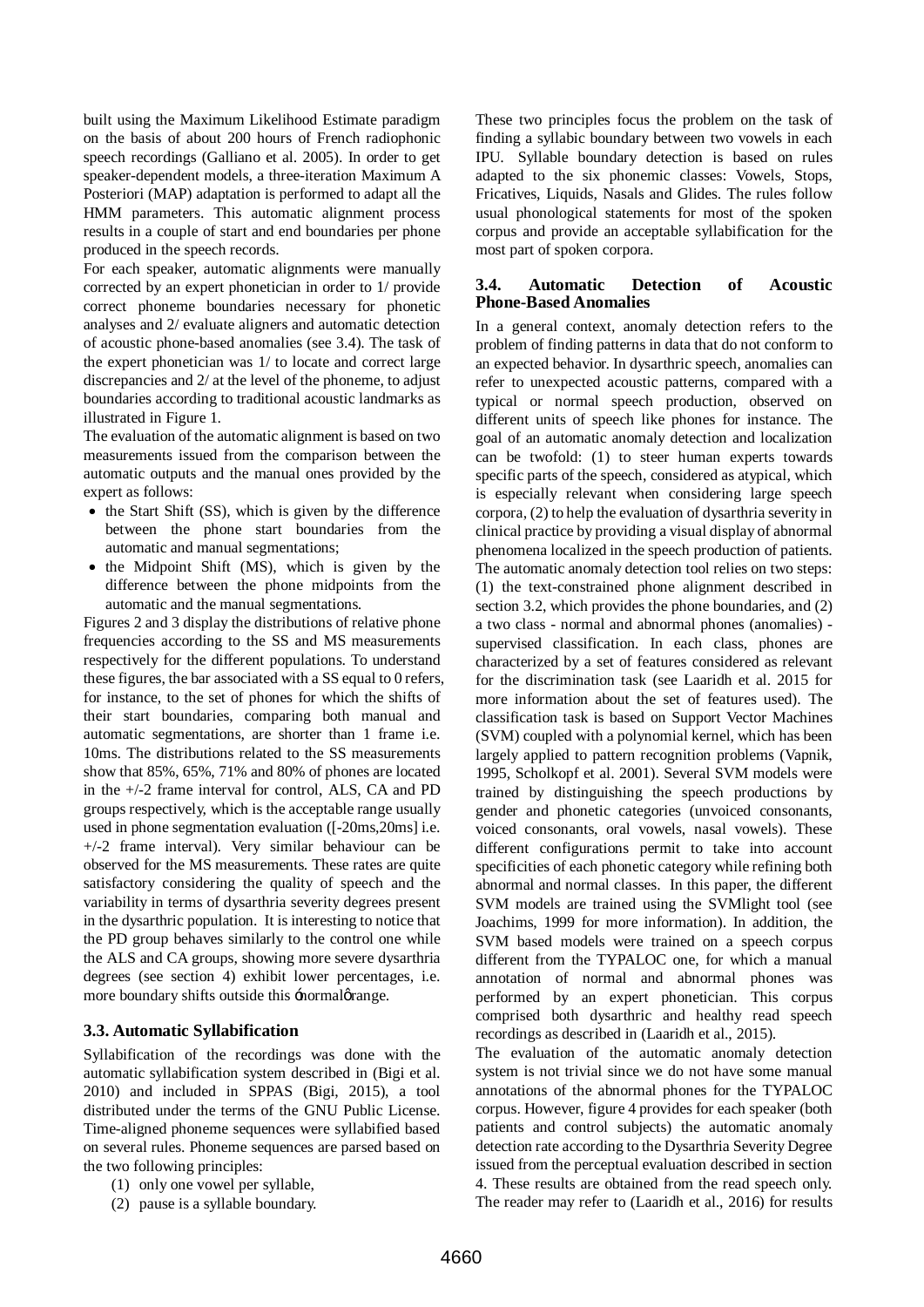involving spontaneous speech.

This figure shows an important relationship between the two measures, with an overall correlation coefficient of 0.81. The high correlation observed here, even if it does not prove the accuracy of the automatic anomaly detection approach at the phone level, seems to confirm the potential of the system to deal with acoustic speech alterations.

### **4. Perceptual Evaluation**

In order to relate the acoustic characteristics on the speech file to perceived speech abnormalities, a perceptual evaluation of the speech of the dysarthric group was carried out by 11 expert judges (10 speech pathologists and 1 neurologist). About one minute of speech extracted at the beginning of the read and spontaneous recordings was evaluated according to the 8 items of the French perceptive evaluation scale of dysarthria (GEPD). Six speech dimensions are rated on a 4 degrees scale (0=normal to 3=severely impaired): dysarthria severity, speech intelligibility, presence of nasal resonance, palilalia, articulatory accuracy and regularity of the speech rate. The two remaining dimensions: melodic fluctuation and speech rate, were rated also on a 0 to 3 scale with  $+$  or 6 sign to indicate the direction of the abnormal pattern (too fast/slow, hyper/hypo modulated). Individual perceptual scores per speaker and style are given in Table 2. Figure 5 presents averaged perceptual profiles by population and speech style.



Figure 5: Mean perceptual scores on the 8 speech dimensions by dysarthria group and speech style.

While expected intra-group speaker variability exists, the CA, PD and ALS groups included in the corpus present the main characteristics described for their respective dysarthria type (see reviews in Murdoch 1998, Duffy 2013 among others). Overall the ALS group presents the most severely rated speech with higher score in dysarthria severity, intelligibility and articulatory accuracy. It also shows the typical presence of abnormal nasal resonance, due to poor or absent velo-pharyngeal closure. Abnormally slow speech rate, typical of ataxic and of

flaccid/spastic dysarthria is observed in our CA and ALS groups. Conversely, a normal to fast speech rate is found for the PD group, following previous descriptions. Speech production in all groups is also characterized by reduced pitch fluctuations. Comparison of the results according to speech style (limited to the first minute in each recording) shows very little differences: overall, the speech dimensions altered in each population are equally rated in the read vs. spontaneous speech style.

#### **5. Conclusion**

The TYPALOC corpus offers a subststantial database in which speech data produced by diverse French-speaking populations (dysarthric and healthy ones) is provided. The originality of the corpus is to allow a comparison between controlled and less controlled speech in the two populations.

However the constitution of such a database involves some limits that we encountered. Firstly as we mentioned, a large part of the dysarthric corpus was recorded 30 years ago. As a consequence, the quality of some recordings is not optimal or at least not always comparable with that of earlier recordings, which can be a biais for automated treatment. Furthermore, the medical information accompanying the recordings is not always up to date (e.g. no UPDRS evaluation for the PD group). Second, the duration of spontaneous speech recordings for dysarthric speakers is often quite short, leading to obvious limitations on the analyses possible on this speech style. Nonetheless, to our knowledge no corpus of this kind exists for French and such a corpus is also rare in other languages. Finally, the corpus benefits from a rich panel of annotations (phonemes, syllables, words, IPU, phone-based anomalies) which allows a large set of analyses.

### **6. Acknowledgements**

This research was supported by the *French National Research Agency* (ANR-12-BSHS2-0003), the *Brain & Language Research Institute* (Labex BLRI), the program "Investissements døAvenir" ANR-10-LABX-0083 (Labex EFL). We also thank Laura Lhoussaine, Bérengère Fouchard, and Chriss-Morgane Ravaud for their contribution to the perceptual evaluation of the recordings, as well as all the other colleagues who have contributed one way or another to the TYPALOC and DesPhoAPaDy projects.

#### **7. Bibliographical References**

- Bertrand, R., Blache, P., Espesser, R., Ferré, G., Meunier, C., Priego-Valverde, B., Rauzy, S. (2008) "Le CID - Corpus of Interactional Data - Annotation et Exploitation Multimodale de Parole Conversationnelle", Traitement Automatique des Langues, vol. 49, 105-134.
- Bigi, B., Meunier, C., Nesterenko, I., Bertrand, R. (2010) "Automatic detection of syllable boundaries in spontaneous speech, ö in Language Resource and Evaluation Conference (LREC), La Valetta (Malta),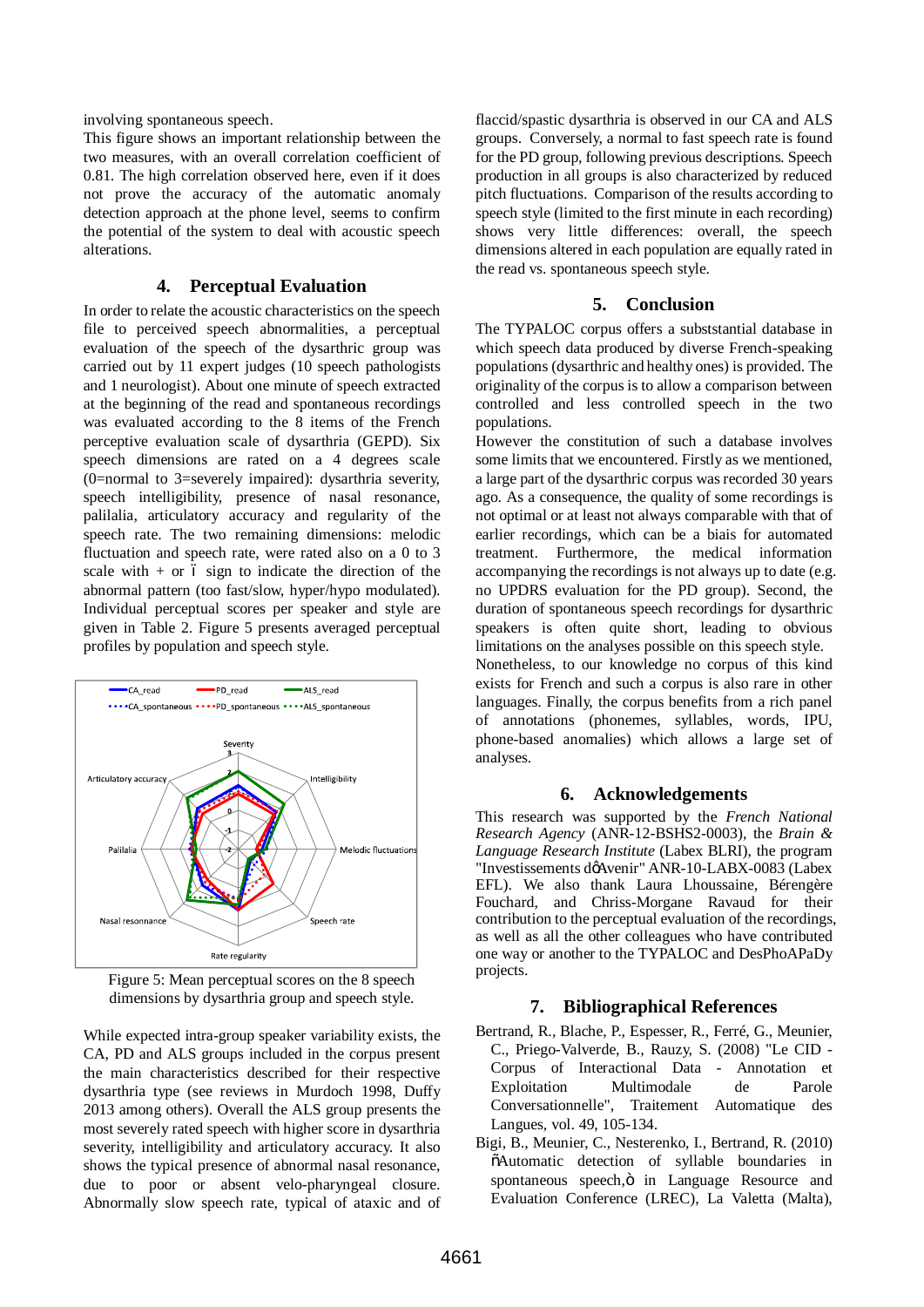2010, 328563292.

- Bigi, B. (2015)  $\delta$ SPPAS Multi-lingual Approaches to the Automatic Annotation of Speechö, The Phonetician -International Society of Phonetic Sciences, ISSN 0741-6164, Number 111-112 / 2015-I-II, pages 54-69.
- Duffy J.R. (2013) Motor Speech Disorders, substrates, differential diagnosis, and management. St. Louis, MO: Elsevier (3rd edition) ISBN-13: 978-0323072007
- Fougeron, C., Crevier-Buchman, L., Fredouille, C., Ghio, A., Meunier, C., Chevrie-Muller, C., Audibert, N., Bonastre, J.F., Colazo Simon, A., Duez, D., Gendrot, C., Legou, T., Lévêque, N., Pillot, C., Pinto, S., Pouchoulin, G., Robert, D., Vaissiere, J., Viallet, F., Vincent, C. (2010) "Developing an acoustic-phonetic characterization of dysarthric speech in French.<sub>"</sub>, Proceedings of Language Resource and Evaluation Conference, La Valetta (Malta), May 2010, 2831-2838.
- Galliano, S., Geoffrois, E., Mostefa, D., Choukri, K., Bonastre, J.F., and Gravier, G. (2005) õESTER phase II evaluation campaign for the rich transcription of French broadcast news, ö in Proceedings of Interspeech $\varnothing$ 5, 2005, 114961152.
- Joachims, T. (1999)  $\delta$ Making large-scale SVM learning practical,  $\ddot{o}$  in Advances in Kernel Methods - Support

Vector Learning, B. Schölkopf, C. Burges, and A. Smola, Eds. MIT Press, ch. 11, pp. 1696184.

- Laaridh, I., Fredouille, C., Meunier, C. (2015) õAutomatic detection of phone-based anomalies in dysarthric speech, ö ACM Transactions on Accessible Computing (TACCESS) - Special Issue on Speech and Language Processing for AT (PART 1), vol. 6 Issue 3, Article No. 9, ACM New York, NY, USA.
- Laaridh, I., Fredouille, C., Meunier, C. (2016) õAutomatic anomaly detection for dysarthria across two speech styles: read vs spontaneous speechö, 10th edition of the Language Resources and Evaluation Conference, LRECøl 6, 23-28 May 2016, Portorofl (Slovenia).
- Murdoch, B.E. (ed.) (1998) Dysarthria: A Physiological Approach to Assessment and Treatment. Cheltenham: Stanley Thornes, Ltd. ISBN 0-7487-3311-6
- Scholkopf; B. and Smola, A.J. (2001) Learning with Kernels: Sup- port Vector Machines, Regularization, Optimization, and Beyond. Cambridge, MA, USA: MIT Press.
- Vapnik, V. (1995) The Nature of Statistical Learning Theory. NY, USA: Springer-Verlag New York, Inc.



Figure 1: An example of speech transcription (Tier 3: orthographic transcription), automatic alignment (Tier 1) and the correction of automatic alignment by a expert phonetician (Tier 2). In this example (speaker CCM-002710-01, Cerebelar Ataxia), the expert has shifted some phoneme boundaries in the word ovillage i(the liquid  $/V$ , the vowel  $/a$ , etc.) in order to restore correct segment spaces.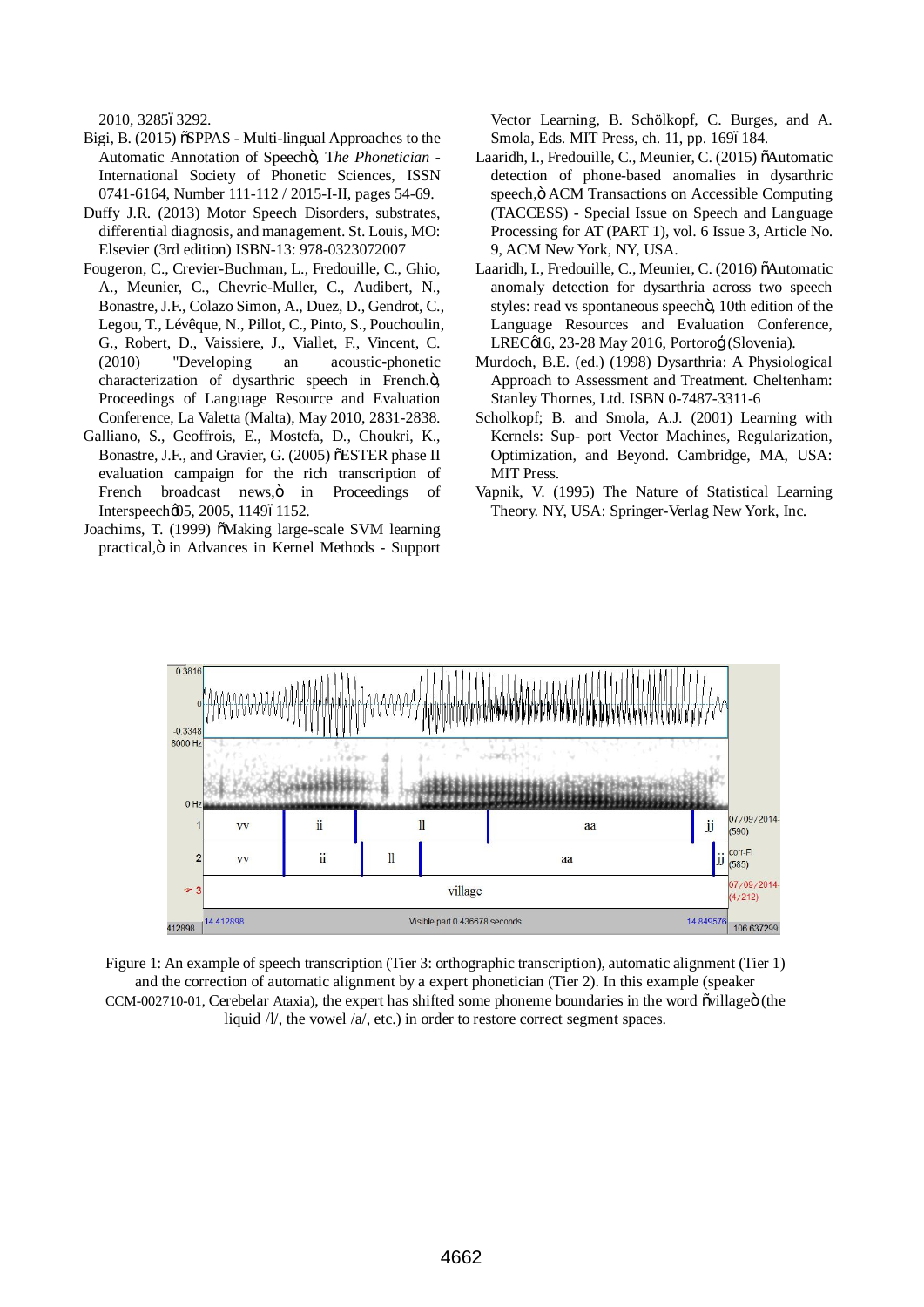

Figure 2 : Distributions of the relative phone frequencies according to the Start Shift measures expressed in terms of frames (10 ms) for the four populations of the TYPALOC corpus.



Figure 3 : Distributions of the relative phone frequencies according to the Midpoint Shift measures expressed in terms of frames (10 ms) for the four populations of the TYPALOC corpus.



Figure 4 : Relationship between the automatic anomaly rate and perceived dysarthria severity degree (0=normal, 3=severe) for the 28 dysarthric speakers..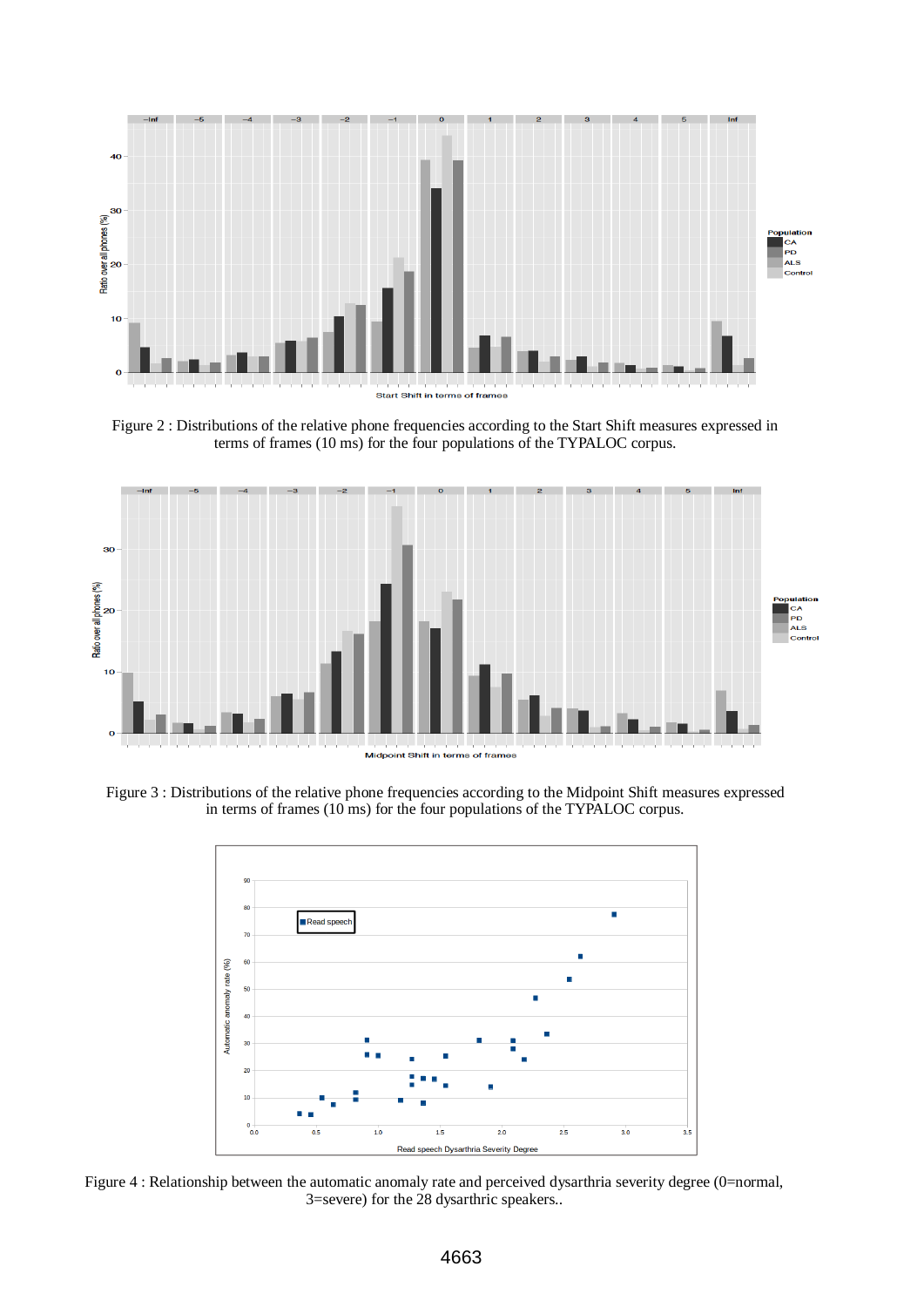|                      | <b>Healthy Senior</b> |     |      |                            | <b>Healthy Junior</b> |                      |                  |     |      |                            |                          |  |
|----------------------|-----------------------|-----|------|----------------------------|-----------------------|----------------------|------------------|-----|------|----------------------------|--------------------------|--|
| <b>Speaker</b>       | style                 | (i) | (j)  | $\left( \mathbf{k}\right)$ | $\mathbf{I}$          | <b>Speaker</b>       | style            | (i) | (j)  | $\left( \mathbf{k}\right)$ | $\mathbf{I}$             |  |
| <b>BEX-CDB000-01</b> | $\mathbb{R}$          | 53  | 169  | 606                        | 4,66                  | AEX-CAB000-01        | $\mathbb{R}$     | 50  | 169  | 602                        | 5                        |  |
|                      | S                     | 547 | 2278 | 6172                       | 5,07                  |                      | S                | 212 | 995  | 3236                       | 5,6                      |  |
| <b>BEX-CEB000-01</b> | R                     | 53  | 171  | 592                        | 4,58                  | AEX-CAC000-01        | R                | 46  | 171  | 606                        | 5,56                     |  |
|                      | S                     | 287 | 1166 | 3254                       | 4,97                  |                      | S                | 237 | 1236 | 3847                       | 6,2                      |  |
| <b>BEX-CHE000-01</b> | $\mathbb{R}$          | 48  | 169  | 577                        | 5,09                  | AEX-CAG000-01        | $\mathbb{R}$     | 47  | 170  | 613                        | $\overline{\phantom{0}}$ |  |
|                      | S                     | 745 | 2738 | 8099                       | 4,66                  |                      | S                | 231 | 1225 | 3204                       | 6,3                      |  |
| <b>BEX-CKN000-01</b> | R                     | 54  | 169  | 596                        | 4,62                  | AEX-CLJ000-01        | R                | 49  | 169  | 583                        | 4,98                     |  |
|                      | S                     | 367 | 1238 | 3683                       | 4,41                  |                      | S                | 248 | 1310 | 3804                       | 5,93                     |  |
| <b>BEX-CMB000-01</b> | R                     | 59  | 172  | 599                        | 4,22                  | AEX-CML000-01        | R                | 43  | 171  | 597                        | 5,75                     |  |
|                      | S                     | 396 | 1370 | 4116                       | 4,61                  |                      | S                | 227 | 1192 | 3101                       | 6,09                     |  |
| BEX-CNKN00-01        | R                     | 51  | 169  | 584                        | 4,72                  | <b>AEX-CSR000-01</b> | R                | 53  | 169  | 604                        | 4,84                     |  |
|                      | S                     | 745 | 2546 | 7375                       | 4,25                  |                      | S                | 219 | 1038 | 2571                       | 5,45                     |  |
| <b>HS Group Mean</b> | $\boldsymbol{R}$      | 53  | 170  | 592                        | 4,65                  |                      | $\boldsymbol{R}$ | 48  | 170  | 601                        | 5,23                     |  |
|                      | S                     | 514 | 1889 | 5450                       | 4,66                  | <b>HJ Group Mean</b> | $\boldsymbol{S}$ | 229 | 1166 | 3294                       | 5,93                     |  |

Table 1 : Quantitative description of the corpus for the **Healthy populations** and for each speech style (R: Read; S: Spontaneous). In the columns (i) to (l) data on the speech content available in terms of: i/ duration of speech produced (in sec.); j/ number of words and k/ phonemes; l/ speech rate (nb of syll./sec.).